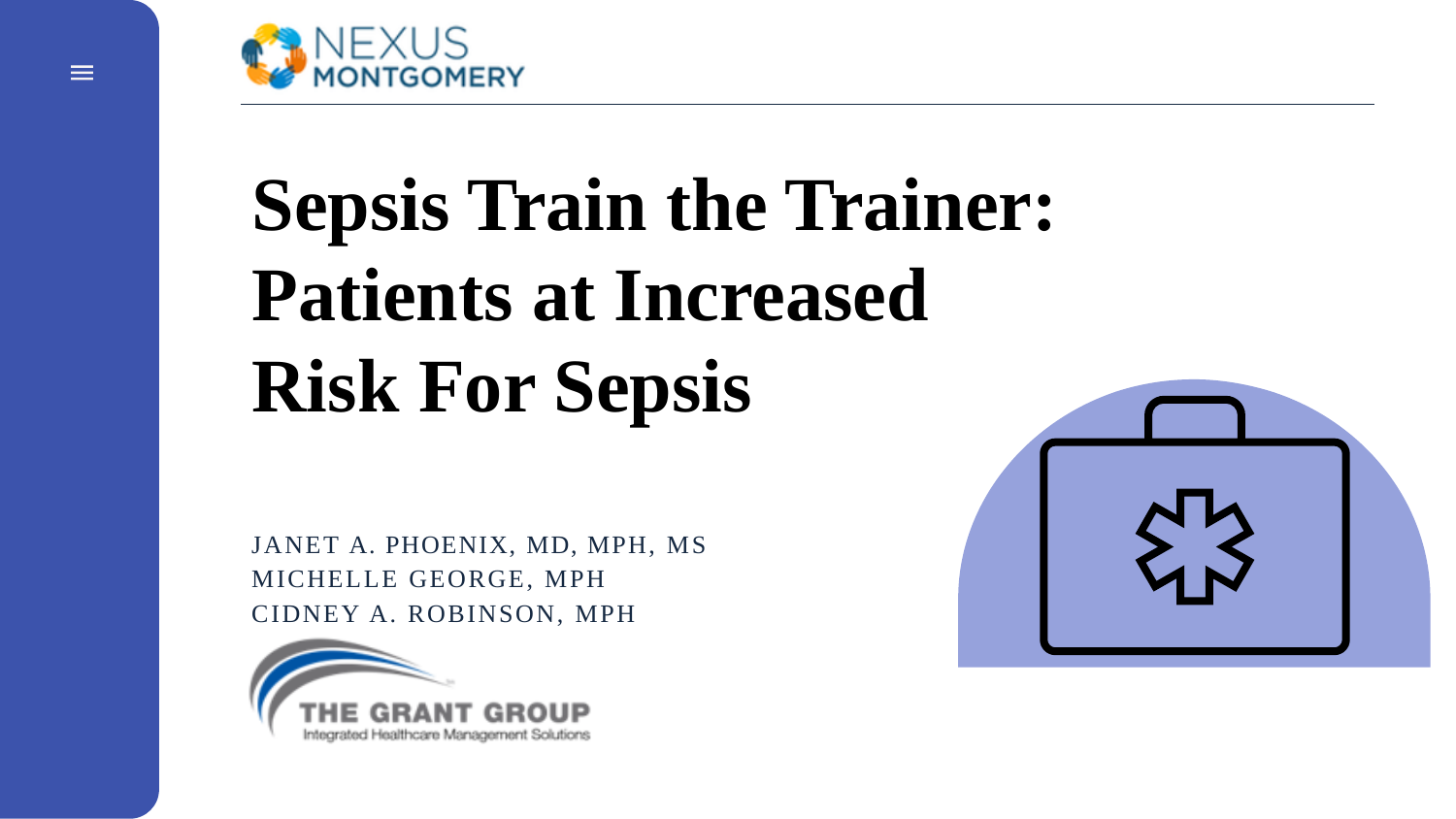**Anyone can get an infection, and any infection can lead to sepsis. However, there are some people more at risk than others.**

- Chronic medical conditions like HIV, diabetes, lung disease, kidney disease
- Older Adults aged 65+
- Immunosenescence
- People with cognitive impairment
- People with weakened immune systems
- People with cancer
- Sepsis survivors
- Hospitalized patients

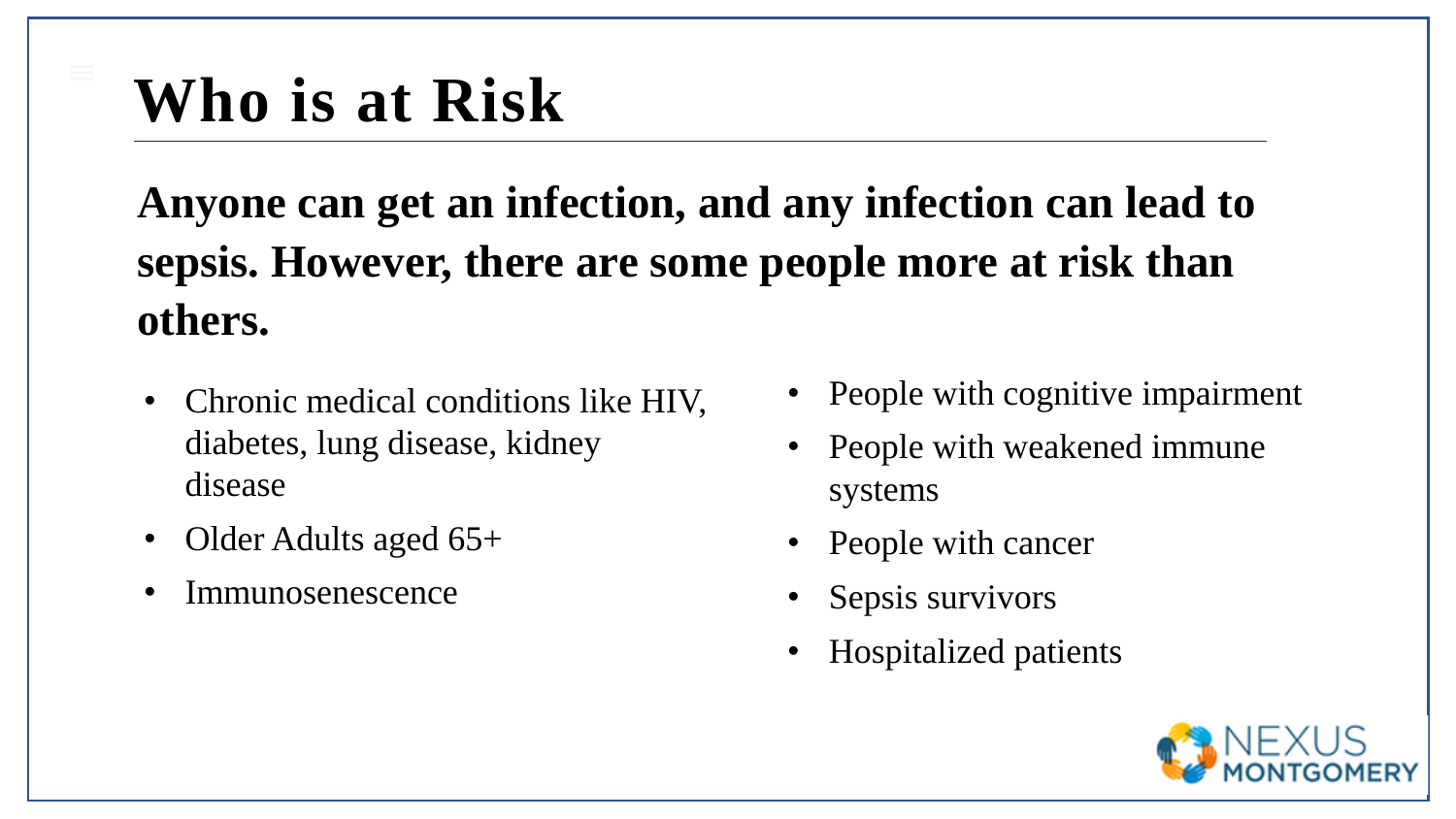#### **Factors Complicating Recognition of Sepsis**

- **EXECUTE:** Mental Status Changes Many residents have cognitive deficits making it difficult to recognize a cognitive decline
- **Increased respiratory rate** Conditions such as asthma or COPD are common and can cause increased respiratory rate
- **Hypotension** Medications given for hypertension, heart failure and psychological disorders can all lower blood pressure
- **Tachycardia** Beta blockers or cardiac conduction disorders can cause tachycardia
- **Fever** Some residents don't exhibit fever when they are infected. Older people may have lower baselines temperatures than younger people

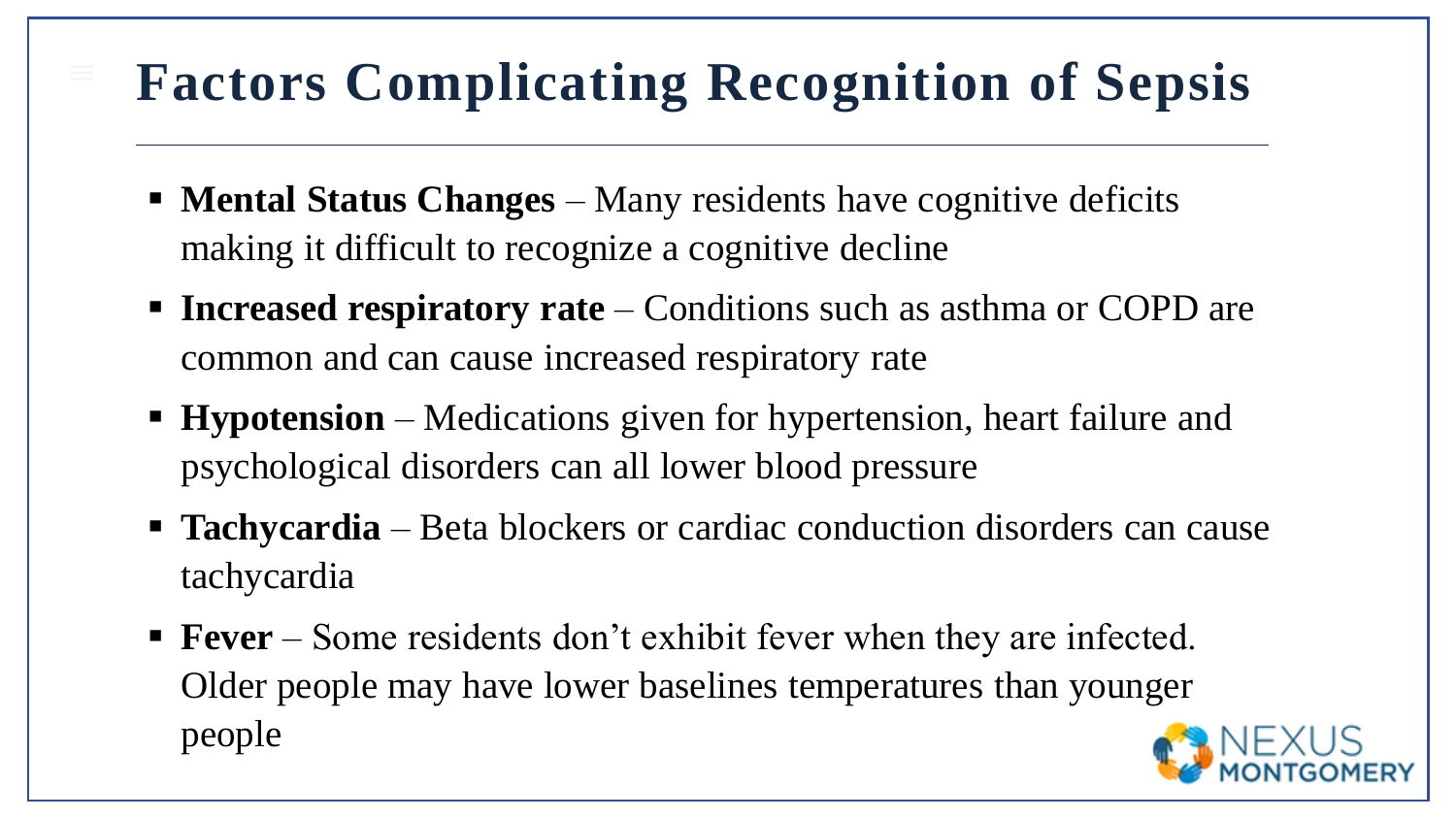#### **Cancer as a Sepsis Risk Factor**

- Cancer seemed to be a predictive factor for death in sepsis survivors
- Cancer seemed to function independently of other sepsis related factors

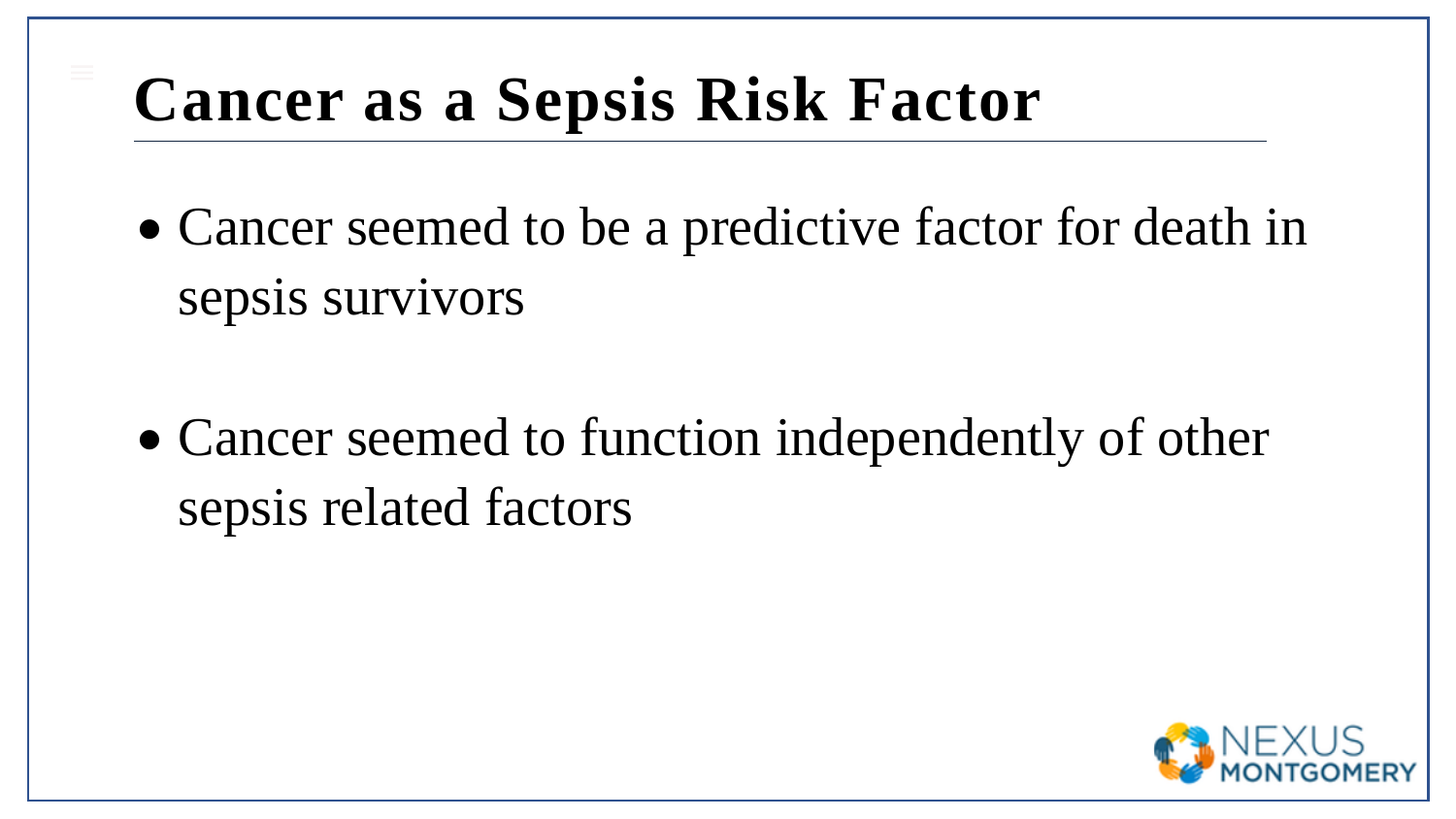#### **Diabetes and sepsis mortality**

- Those with Type II diabetes had the highest sepsis infection rates
- Diabetes causes a functional immune deficiency that directly reduces immune cell function. As a result, patients display diminished bactericidal clearance, increased complications
- Long-term sepsis mortality is at  $60-80\%$

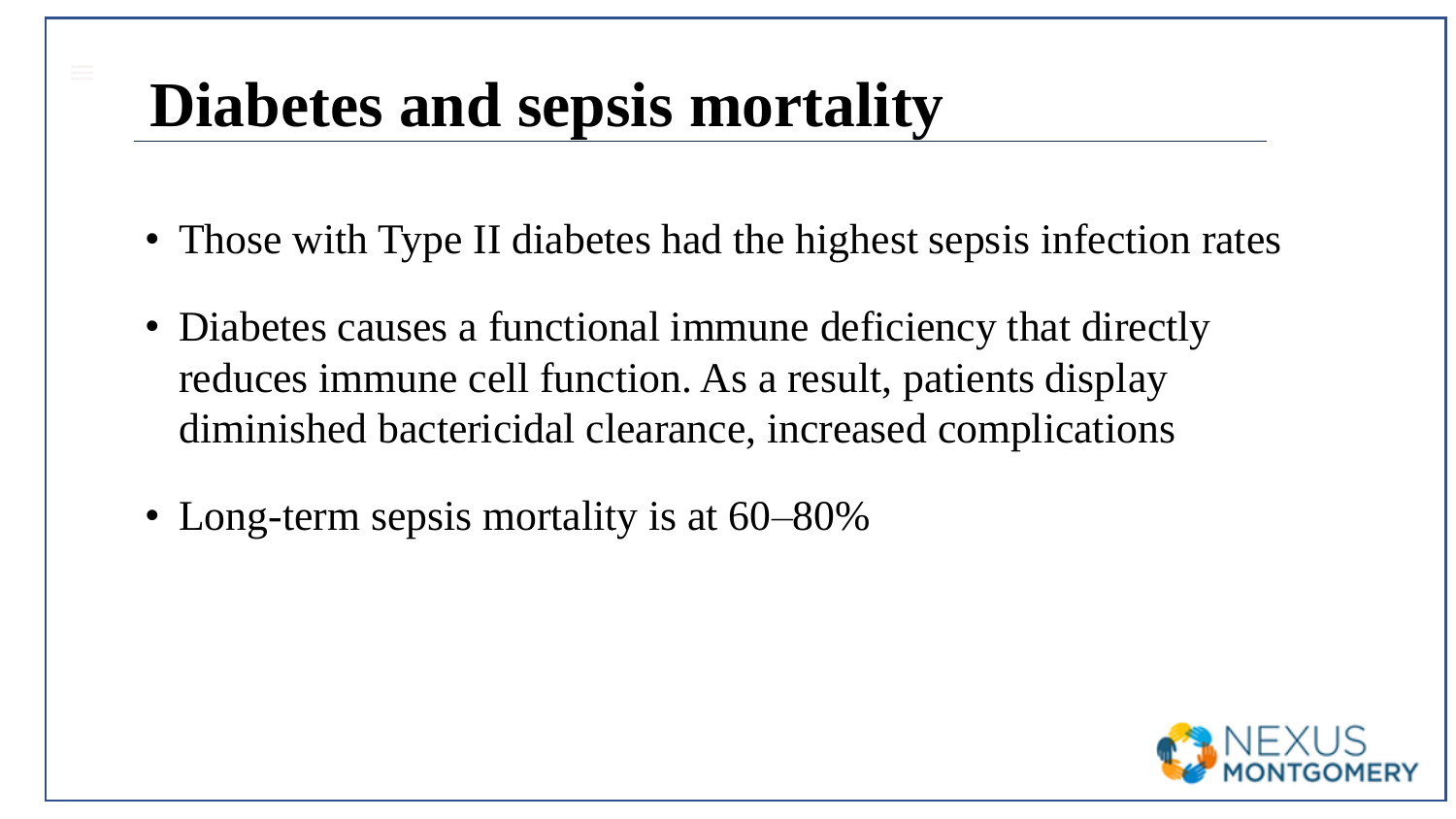# **Why is Chronic Disease a Risk Factor for Sepsis?**

- Chronic disease causes a functional immune deficiency
- This reduces the function of immune cells
- This diminishes the ability of the body to clear bacteria or other infectious agents from the body
- This increases complications and increases the risk of mortality

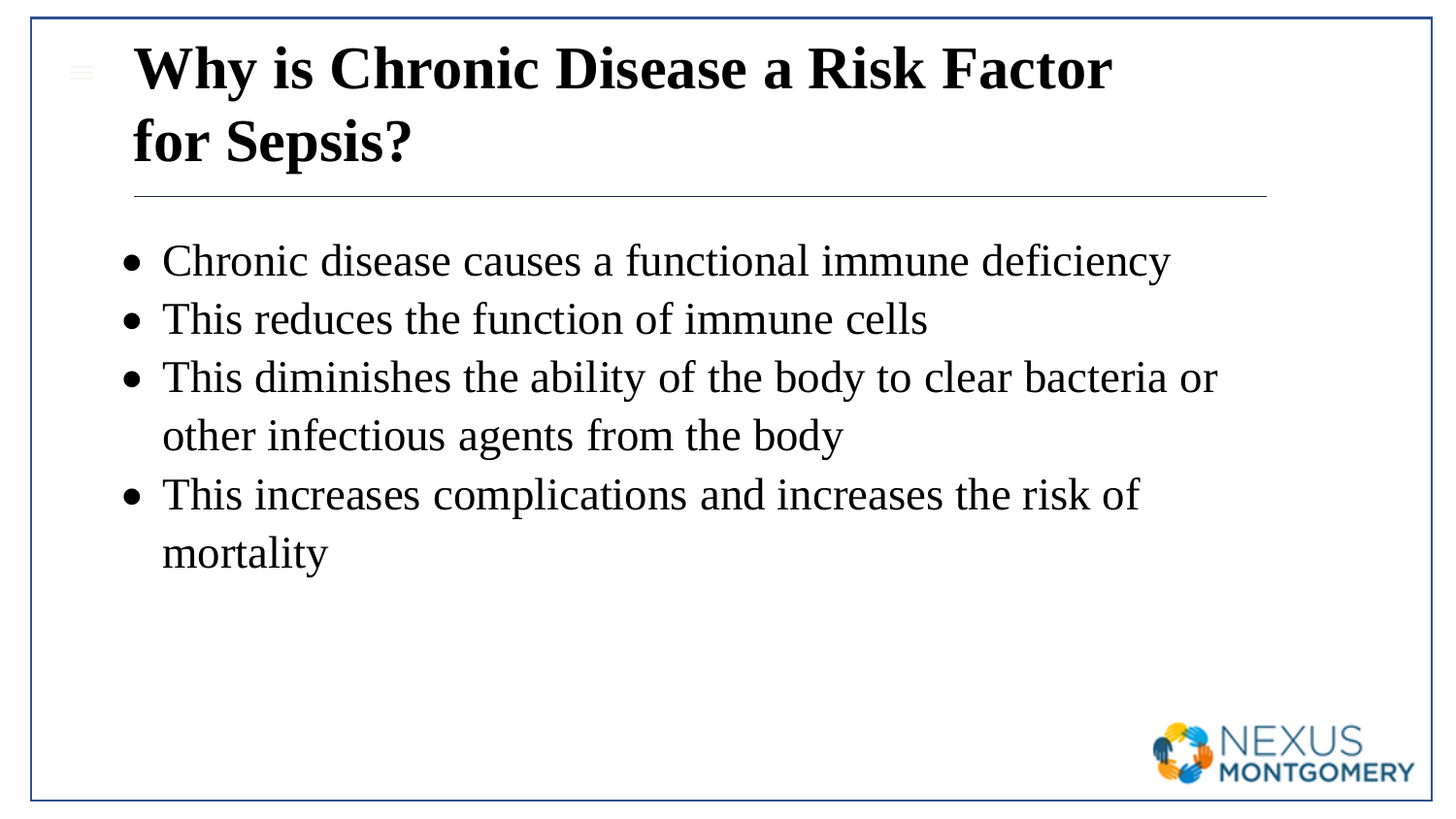# **Older people experience Immunosenescence**

#### **Immunosenescence**

Refers to the age associated decline of the immune system that may contribute to increased occurrence and severity of infectious diseases in the elderly population

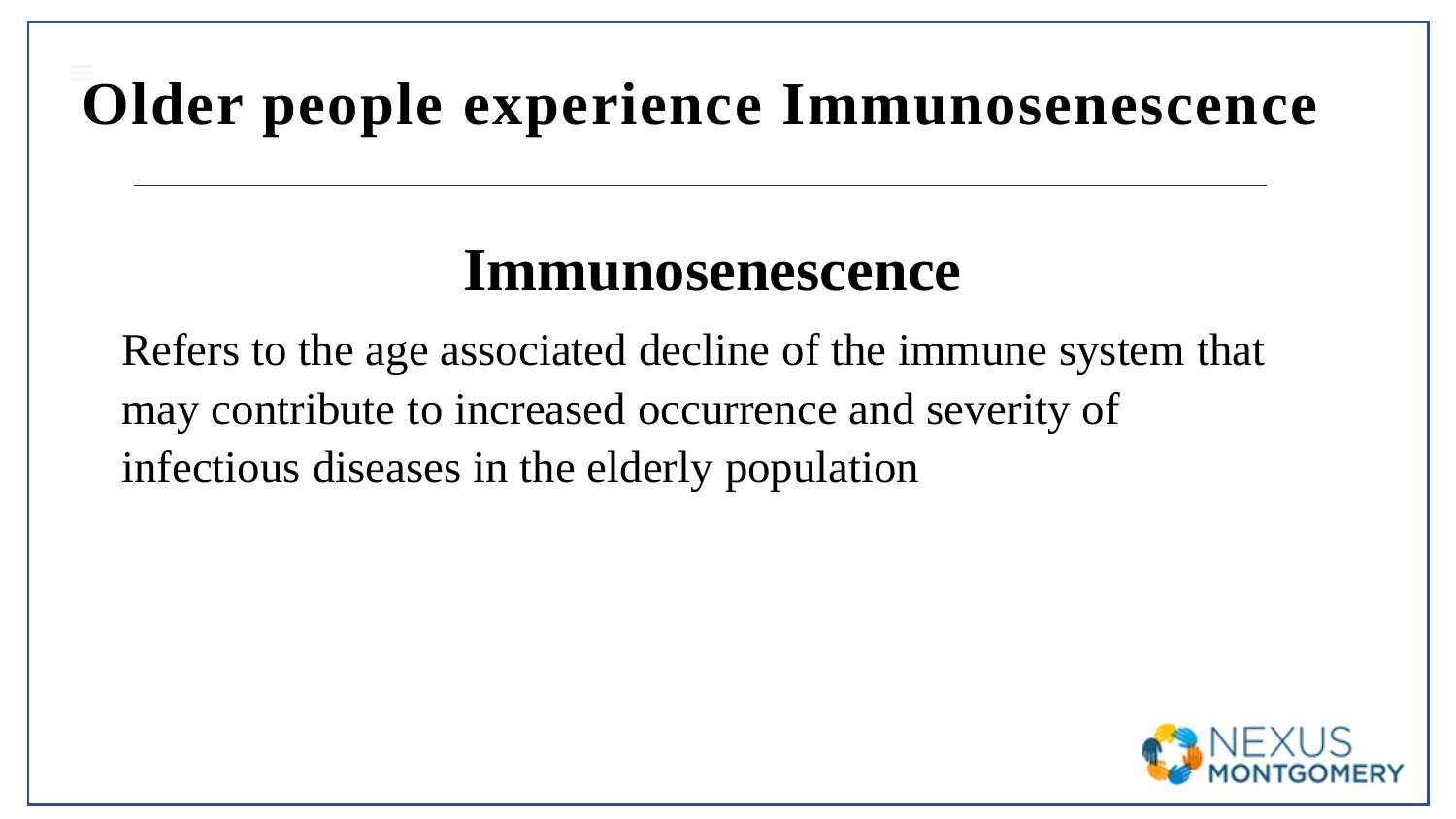## **Immunosenescence as a Risk Factor for Sepsis**

- Reduction of function of cell-mediated immunity (the body's response to intracellular pathogens) and
- Decline in humoral immunity (involving antibodies which  $-$  the body's response to extracellular pathogens) and
- Increases not only the risk for developing sepsis but also leads to more severe presentation of infection and a higher risk of death (Martín, Pérez, & Aldecoa, 2017)